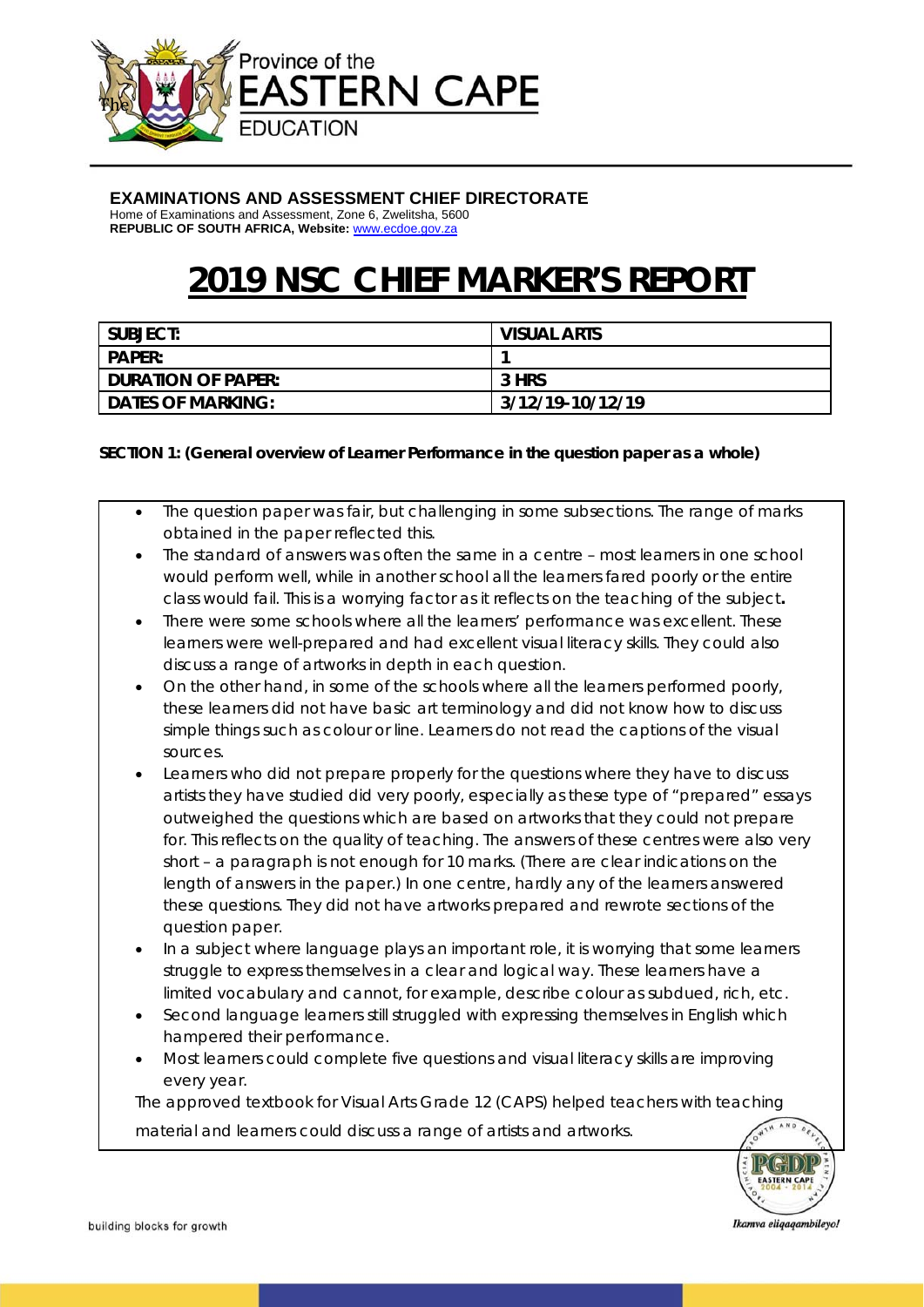#### **SECTION 2:**

**Comment on candidates' performance in individual questions** 

**(It is expected that a comment will be provided for each question on a separate sheet).** 

#### **QUESTION 1**

**(a) General comment on the performance of learners in the specific question. Was the question well answered or poorly answered?** 

Question 1 was the most popular question and well answered by most learners. Many spent too much time on this question and wrote a lot more than the required 2 pages, resulting in some of them not finishing the paper.

On the whole, Question 1.1 was well answered as learners are familiar with painting as a medium and the straight forward manner in which it can be analysed. The artworks are good examples of hardship, therefore the subject matter was understood by most. The visual sources are easily comparable as the subject matter and message is similar (human figures and architectural elements, hardship, poverty, back-breaking work, ties to Realism), yet they are visually diverse enough to also be able to identify many differences and therefore cover a variety of points. However, learners often did not read the instructions carefully and failed to spot that the answer must be in the form of a comparison. One mark was subtracted for not comparing the two examples.

Question 1.2 was well-answered, because it was an open-ended question allowing learners to

draw on a range of artists and artworks relevant to the question.

# **(b) Why the question was poorly answered? Also provide specific examples, indicate**

#### **common errors committed by learners in this question, and any misconceptions.**

The bullets "placement of figures within their particular settings" and "composition" are quite similar, as composition includes how elements are arranged on the picture plain. This resulted in some repetitive answers for learners. This is also true for the elements of shape and line, which are closely related, e.g. organic shapes/organic lines. The last bullet, "perspective" is ambiguous.

Many learners refer to perspective as "depth" in an artwork, so when they read perspective some interpreted it as their viewpoint or perception of the work as these are also synonymous with perspective. The scope question was narrow in the sense that only colour, line and shape should be discussed rather than opening it up to diverse responses on all the art elements. The bullets "refer to the following" as opposed to "consider the following" makes the question prescriptive (they must answer *all* the bullets and *nothing* else) and learners are therefore limited in their analysis of the work. Poor answers also tend to be the result of lack of visual analysis skills. Writing becomes overly descriptive and without substantiating .

When discussing works like George Pemba's "New Brighton, Port Elizabeth", learners tend to spend a disproportionate section of the essay describing the subject matter rather than analysing the elements and style.

Lack of visual analysis skills: learners often struggled to substantiate or give generic responses. Very weak learners who did not prepare for this question rewrite what they wrote in 1.1 or they referred to another artwork in the paper to discuss.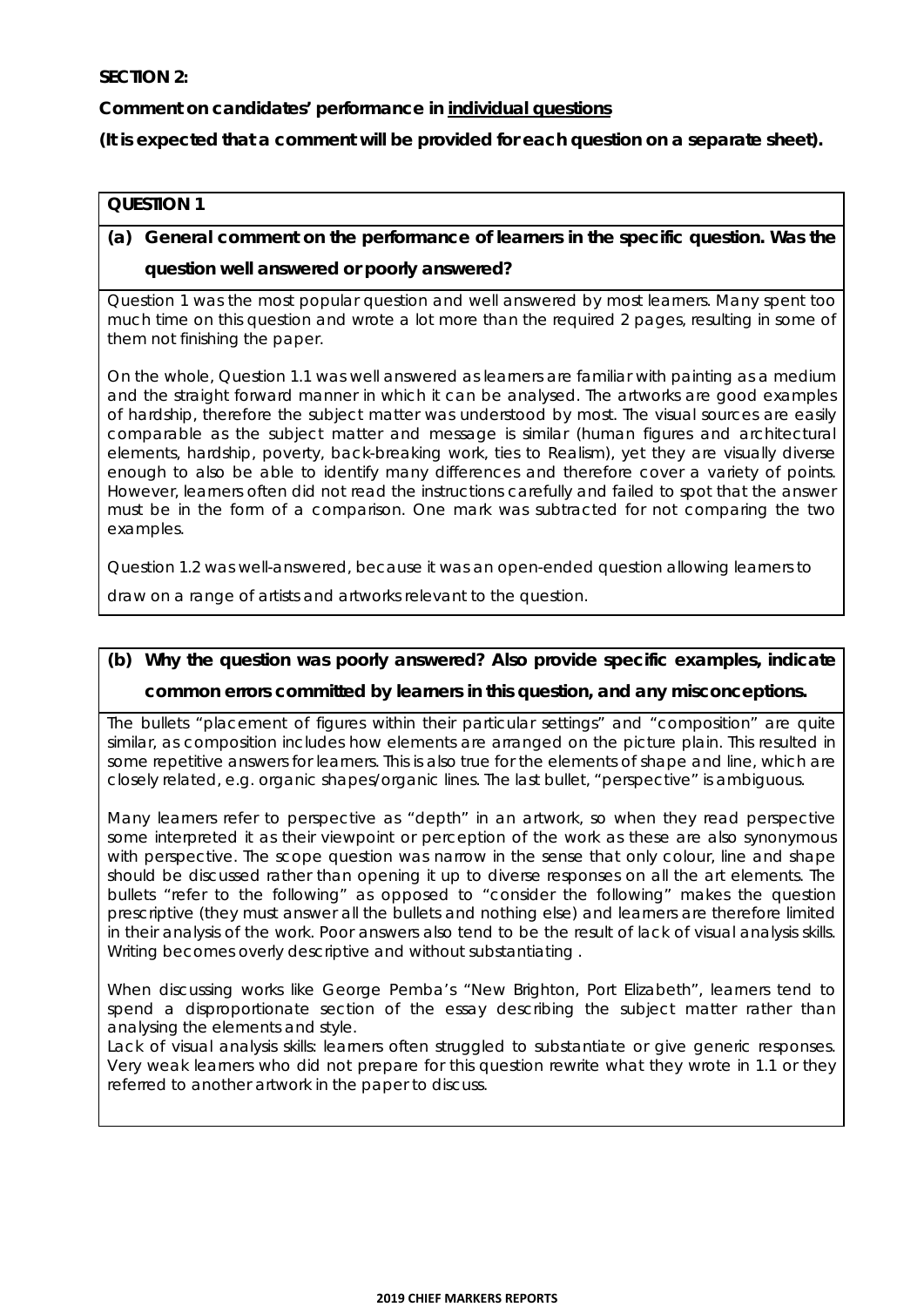#### **(c) Provide suggestions for improvement in relation to Teaching and Learning**

Art teachers should continue to place emphasis on the teaching of visual literacy skills. Teachers must equip learners with basic art terminology and the skills to analyse artworks (description, discussion, meaning and interpretation.)

Learners should know which keywords to look out for in a question e.g. "compare" and then teach them how to respond to the question with that keyword in mind. Teachers must provide ample opportunity for learners to engage with artworks both verbally and in writing.

Learners should be able to write on the outstanding characteristics of an artwork, e.g. colour, etc. They should also spend enough time on the different styles in art such as naturalism, expressionism, etc. and let learners apply them to unseen examples. This should be a process started in grade 10 and continued through the FET phase. Teachers must also place the South African artworks in a historical context.

#### **(d) Describe any other specific observations relating to responses of learners and**

**comments that are useful to teachers, subject advisors, teacher development** 

**etc.** 

Lack of visual analysis skills: learners often struggled to substantiate statements for e.g. they would write overly descriptive sentences without substantiating statements e.g. "The buildings in the background are blue" and "The artist used curved lines on the people" as opposed to "The buildings in the background are blue, indicating atmospheric perspective" and "the many sharply curved lines create movement and a bustling atmosphere adding to the message that the people are hard at work."

Some learners construct their essays with generic responses/blanket statements like "warm colours in the foreground, cool colours in the background create depth", "the work contains bright primary and secondary colours", "lines ae horizontal, vertical and diagonal" or "diagonal lines create movement in the work". These are rote answers and very popular in some centres indicating that learners have been taught to respond this way as these over reaching observations are true for many paintings.

Teachers must guide learners to build on these statements with the addition of more specific details that are unique to the works they are analysing.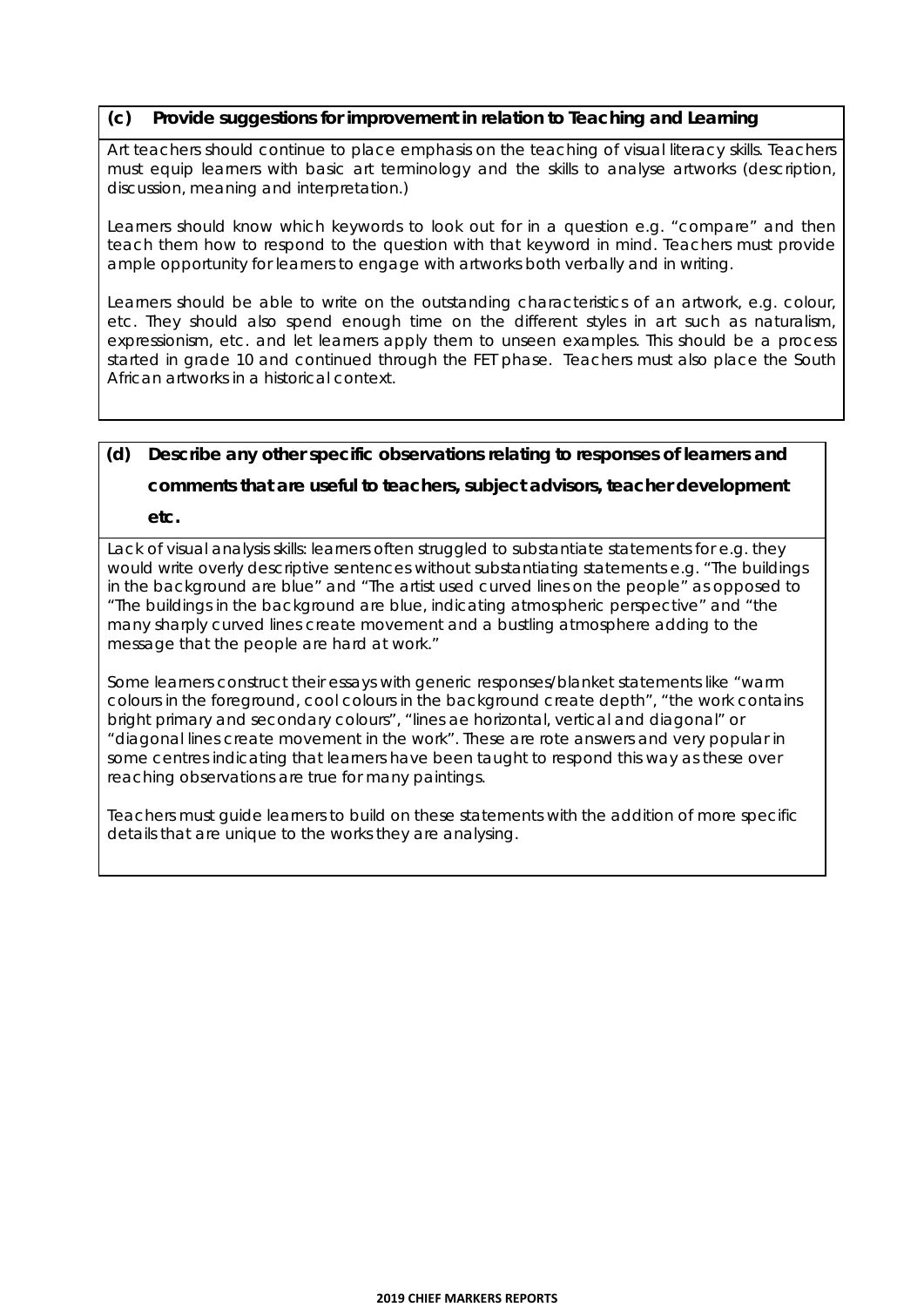## **(d) General comment on the performance of learners in the specific question. Was the question well answered or poorly answered?**

Question 2 was the third most popular question and the answers ranged from well-answered to poorly answered, depending on the learner's visual literacy skills.

Learners were able to identify African influences in both works but often gave superficial, rote answers rather than focussing on specific details.

On the whole well answered, because it was an open-ended question allowing learners to draw on a range of artists and artworks relevant to the question.

## **(e) Why the question was poorly answered? Also provide specific examples, indicate**

#### **common errors committed by learners in this question, and any misconceptions.**

Some learners struggled with FIGURE 2b as the photograph was not large enough for them to see all the small details, especially the device in the hand of the woman. It is s a pity as it was a richly detailed artwork with a lot of potential for various interesting interpretations.

As with Question 1 there was a lack of visual analysis skills as learners write in a descriptive manner, merely naming colours, shapes, mediums etc. without mentioning their effect in the work. A common error was the vague response of "the African influence is seen in the woman's African attire" instead of mentioning specifics like, decorative beadwork, copper bangles, animal skin, colourful geometric patterns on her skirt etc.

One center's candidates referred to "Afrocentric" and "Eurocentric" to describe, style, colours etc, but do not substantiate these observations by mentioning specifics. Basic art terminology and how to use it was lacking in the weaker learners. This was especially evident when it came to the difference between 'materials and 'technique' as well as what to discuss under 'style'. These learners would discuss "materials" as the fabric of the clothes worn by the woman in the artworks instead of discussing the materials/medium that was used to make the artworks.

Some learners discussed artists who do not fit in this theme of showing a clear influence of African and/or indigenous art. Others choose suitable artists and artworks but then don't mention any influences as required by the question.

#### **(f) Provide suggestions for improvement in relation to Teaching and Learning**

Art teachers should place more emphasis on the teaching of visual literacy skills. Teachers must emphasis the influences of African art and/or indigenous art on their chosen South African artists studied in this section. They must also practice identifying influences in unseen examples and support their statement by clearly explaining/describing *how* the influence is evident in the work by referring to specific details in the artwork.

Teachers should guide learners on which artworks are appropriate do discuss in this question. This question often shows the lack of a good grounding in grade 10 and 11, since the question usually refers to influences from artworks studied in those grades (Impressionism, German Expressionism, Realism, Cubism etc.) Teachers must not study Irma Stern's *Eternal Child* in this section, as it does not show African/indigenous art influences.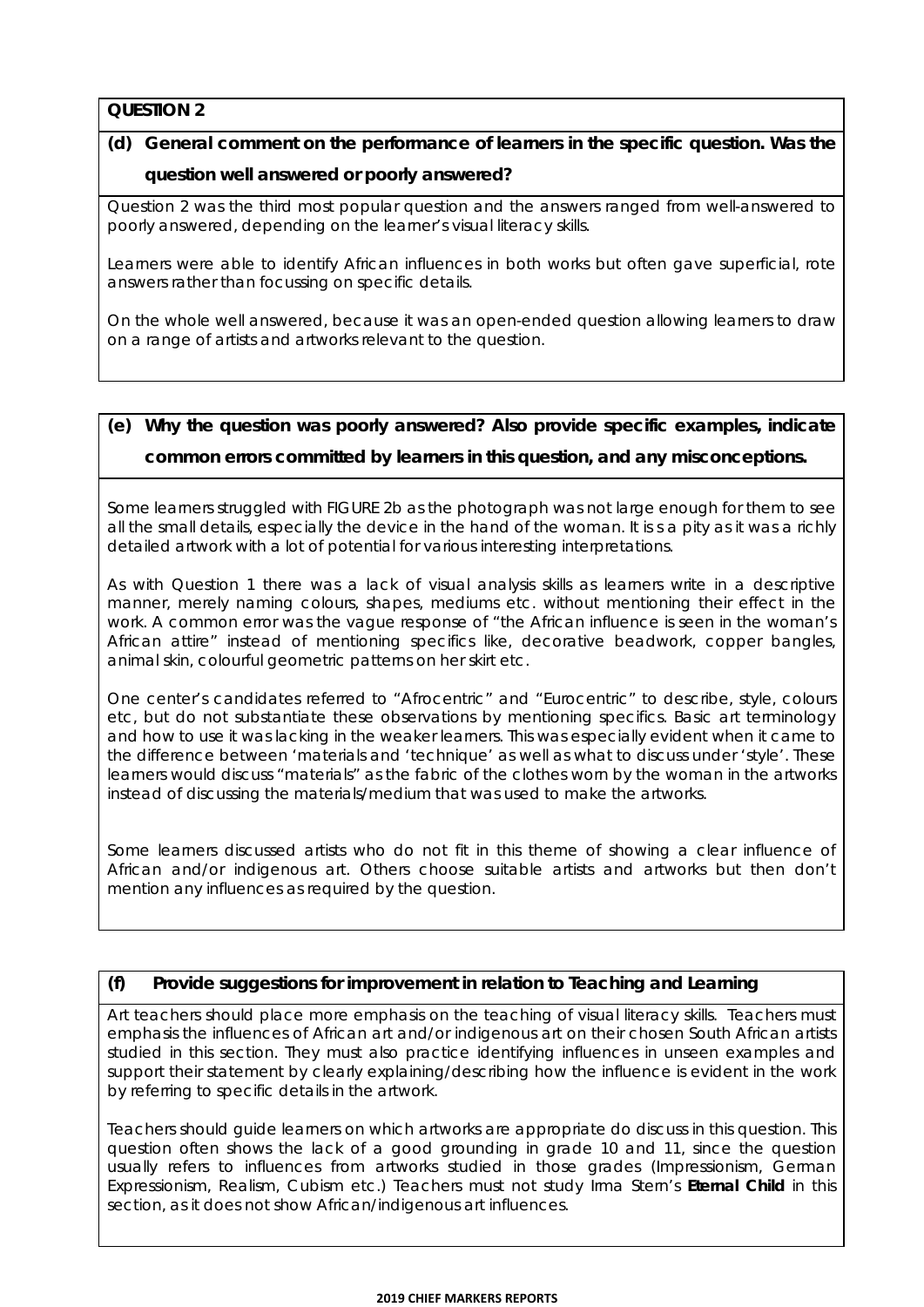**(d) Describe any other specific observations relating to responses of learners and comments that are useful to teachers, subject advisors, teacher development etc.** 

There were some answers with good insight. The fact that they had to disagree or agree with a statement gave some learners a little bit more guidance in the structuring of their responses to the artworks.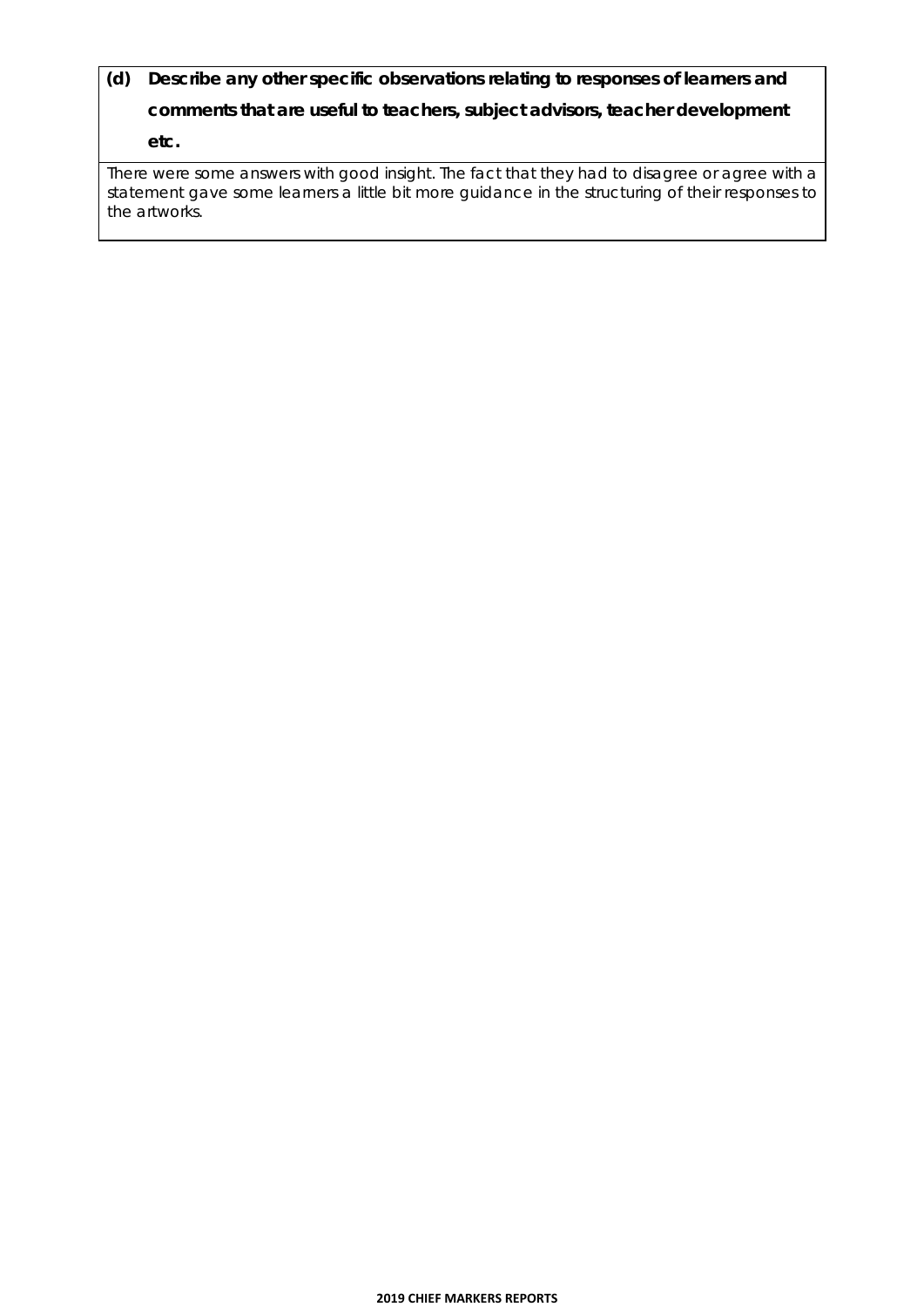## **(g) General comment on the performance of learners in the specific question. Was the question well answered or poorly answered?**

- 3.1 This was the second most popular choice and thus answered by most leaners despite the fact that they gave relatively poor responses - especially those who were not familiar with the historical context necessary to understand the subject matter. Answers were repetitive and interpretations were mostly without substantiation or analysis of formal elements.
- 3.2 On the whole well answered, because it was an open-ended question allowing learners to draw on a range of artists and artworks relevant to the question.

### **(h) Why the question was poorly answered? Also provide specific examples, indicate common errors committed by learners in this question, and any misconceptions.**

3.1 Many learners (strong and weak) did not read the question properly and failed to see that they must discuss FIGURE 3a OR FIGURE 3b (the 'OR' being capitalised alongside the 'FIGURE' makes this word easier to miss). Instead of interpreting one artwork in depth, they did a quick half analysis of both for the 6 marks. The second analysis was then not marked resulting in many learners receiving 3/6 for this question.

Question 3.1 required learners to give their "personal interpretation" of one of the artworks and below question 3.2 the glossary defined "interpret" as "analyse (a detailed logical discussion of the formal elements of art) and evaluate(to give an informed opinion)". Not many learners paid attention to this glossary and chose to focus on the word "personal" in the question. This resulted in drawn out *uninformed* personal responses to the image/s without referring to art elements.

Learners struggled to interpret Figure 5a if they did not have the historical contextual knowledge of necklace murders in South Africa that were especially popular during the Apartheid era.

Learners, who performed poorly in Question 3.2 usually did not study examples relevant to the

question or would just leave it out.

#### **(i) Provide suggestions for improvement in relation to Teaching and Learning**

Art teachers should continue to place emphasis on the teaching of visual literacy skills. Teachers must equip learners with basic art terminology and the skills to analyse artworks (description, discussion, meaning and interpretation.)

Learners should know which keywords to look out for in a question e.g. "compare" and then teach them how to respond to the question with that keyword in mind. Teachers must provide ample opportunity for learners to engage with artworks both verbally and in writing.

Learners should be able to write on the outstanding characteristics of an artwork, e.g. colour, etc. They should also spend enough time on the different styles in art such as naturalism, expressionism, etc. and let learners apply them to unseen examples. This should be a process started in grade 10 and continued through the FET phase. Teachers must also place the South African artworks in a historical context.

#### **2019 CHIEF MARKERS REPORTS**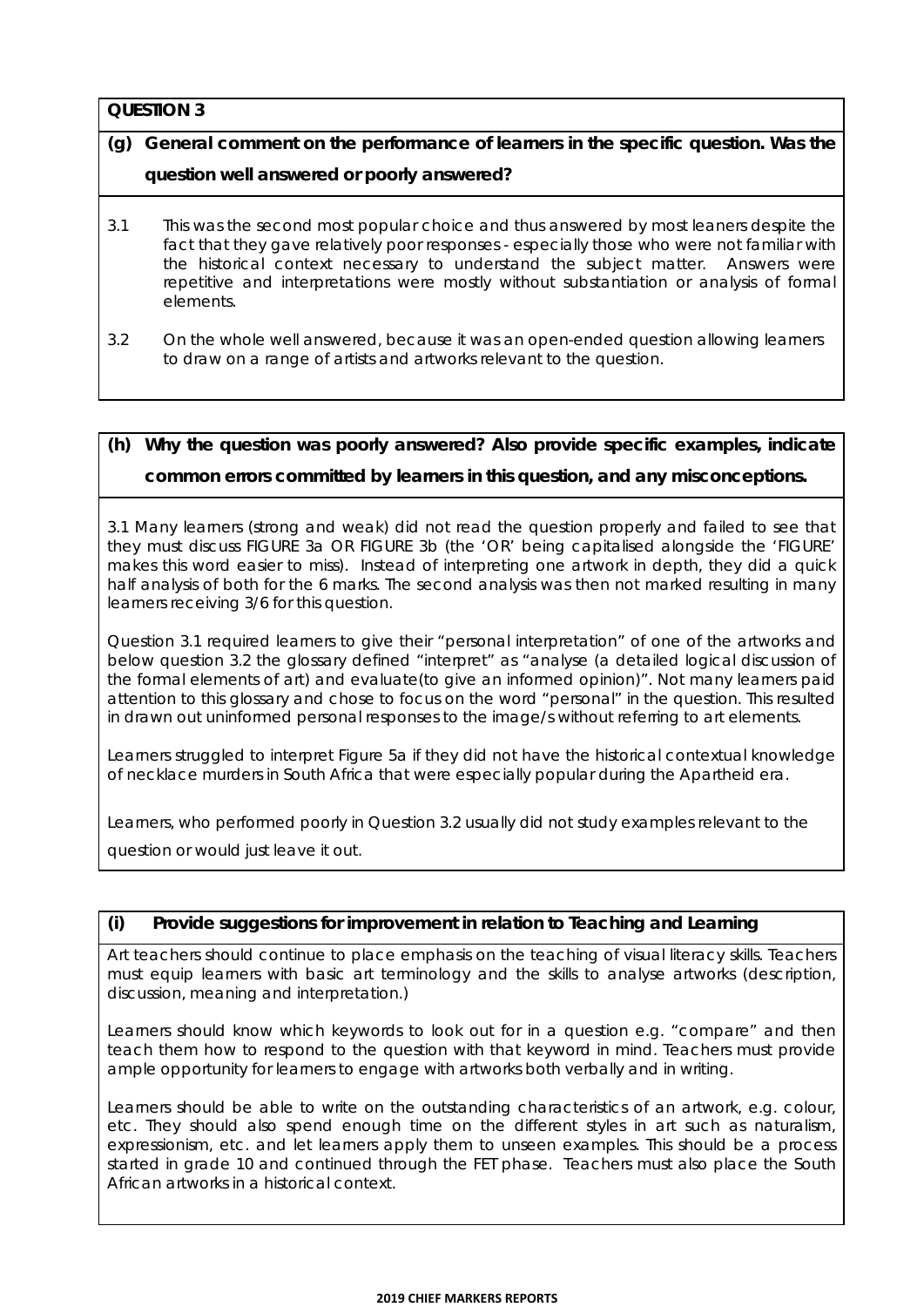## **(d) Describe any other specific observations relating to responses of learners and comments that are useful to teachers, subject advisors, teacher development etc.**

Learners' knowledge of South African history is extremely poor and they find it difficult to place studied works in context. Teachers should provide learners with basic historical information regarding South African history to place the works of art they study in context. Chapter 3 / Question 3 is about Socio-political Art, *including Resistance art of the 1970's and 1980's*, therefore knowledge of Apartheid and practices like necklacing is imperative. Teachers must teach learners to justify their observations by referring to formal elements in the artworks. Emphasis on visual analysis of artworks – formal art elements and principals, as well as the historical context to assist with interpretation and possible meanings.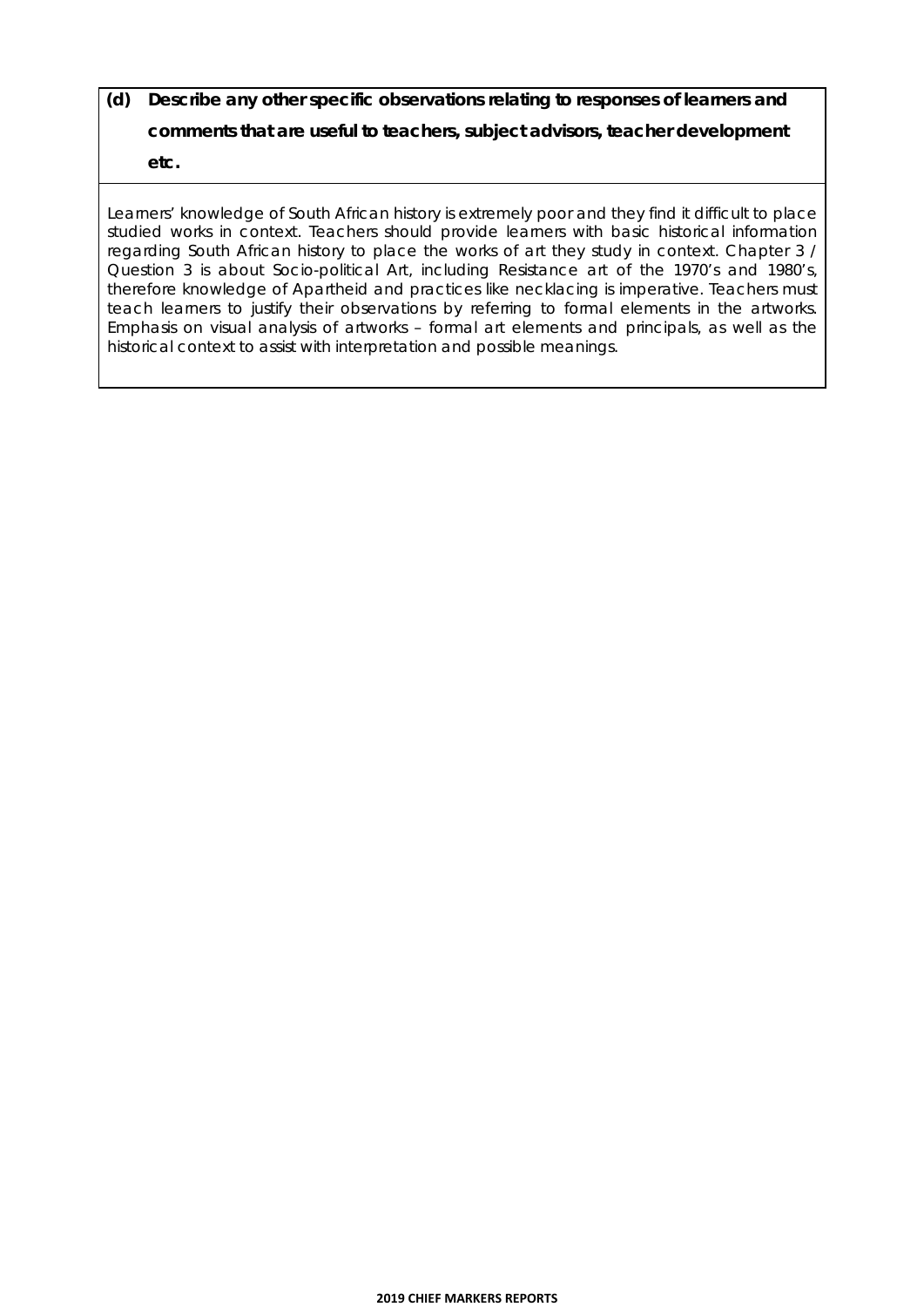#### **(j) General comment on the performance of learners in the specific question. Was the question well answered or poorly answered?**

Very Few learners answered Question 4 and it was mostly poorly answered.

4.1 Poorly answered. It was very difficult for learners to write sufficient on only 3 bullets for 8 marks, especially as there was already an overlap in possible answers.

4.2 Although there were some good essays, often artists were discussed that do not fit into this theme.

#### **(k) Why the question was poorly answered? Also provide specific examples, indicate common errors committed by learners in this question, and any misconceptions.**

4.1 The mark allocation was too much for the simplicity of the question. There was not enough bullets in the question breakdown and not enough variety in examples for learners to easily write for 8 marks. Some of the information that learners could have provided was already included in the label information under the works and would therefore not be credited if repeated. Those that faired better had discussed more than what the question required. Learners had to choose two Figures and discuss pattern and colour, techniques and function of both of the crafts. Without a basic understanding of art and craft, their answers were very rudimentary. If they chose FIGURE 4a and FIGURE 4c (which was the most popular combination), they gave weaving as an answer for the technique of both and the function of storing things/decoration for both. They could not even say storing beer for FIGURE 4a as this information was already provided. If they were not familiar with the specific technicalities of the weaving techniques of these two baskets, they were left with discussing "pattern and colour" for 5 – 6 marks. Descriptions of the latter were mostly very basic.

Learners who performed poorly in Question 4.2 usually did not study examples relevant to question or would just leave it out. Learners answered this question

#### **(l) Provide suggestions for improvement in relation to Teaching and Learning**

This theme is a combination of crafts, art and spiritual works mainly from rural South Africa. It is a broad field of study and teachers should focus their choice of artists studied e.g. spiritual artworks, printmaking, crafts, etc., to ensure that learners understand the context of the chosen artists. This would aid the learners to write meaningfully on these artists. Teachers should focus on details of the technique and material used by various craft artists. It might also be helpful to include some of these techniques in practical assessment tasks so that learners understand them in more depth as opposed to just naming the techniques. Teachers must give ample opportunity to learners to describe specific elements in artworks in depth so they can improve their vocabulary and see beyond the obvious first observations. The approved textbook for Visual Arts Grade 12 (CAPS) provides teachers with teaching material regarding relevant artists for this section. It is also hoped that more teachers will teach this relevant section.

#### **(d) Describe any other specific observations relating to responses of learners and comments that are useful to teachers, subject advisors, teacher development etc.**

Teachers do not teach the full scope of this theme.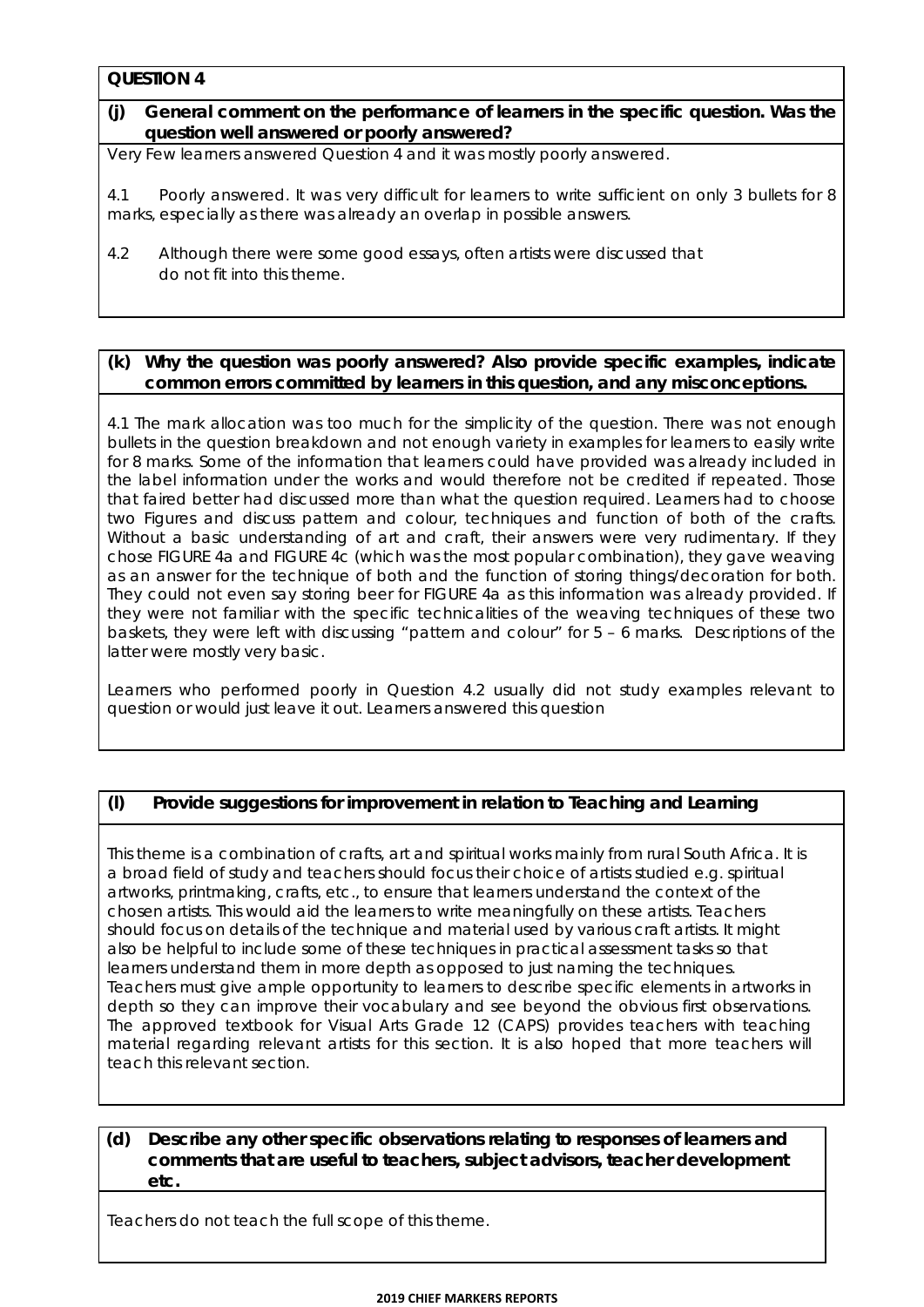## **(m) General comment on the performance of learners in the specific question. Was the question well answered or poorly answered?**

Question 5 was a popular question and moderately answered by most learners.

 5.1 The contextual information given was of such a nature that it assisted learners in their analysis of the works without giving too much specific information. Most gave very similar responses to why the figures were incomplete and repeated, but there were also some excellent out of the box observations that were well justified. Some learners did not read the instructions carefully and failed to spot that the answer must be in the form of a comparison. One mark was subtracted for this.

5.2 Well answered but mostly a repeat of information from question 5.1 which would then not be credited in this question.

5.3 Well-answered if learners studied this section and used works with unusual materials and techniques.

## **(n) Why the question was poorly answered? Also provide specific examples, indicate common errors committed by learners in this question, and any misconceptions.**

5.1 Learners 'answer' the bullets as if they are separate questions instead of writing a well structured essay where the bullets form part of a larger analysis. They do not take note of the phrase "consider the following" that introduces the bullets and then proceed to work through them one by one, only considering these prescriptive points and nothing else. This results in responses that are uninspired and predictable with very few learners attempting to analyse the work beyond the false narrow scope that the bullets imply.

5.2 Very few learners were able to achieve the full 3 marks for this question as it was very similar to the last part of 5.1. Both are about the success of the message of the works. This overlap in content resulted in forfeiting marks for repeated info in 5.2.

5.3 Learners fared badly if they made the wrong choices of artworks. It is important not to confuse mixed-media works like that of Willie Bester with multi-media / new-media artworks.

#### **(o) Provide suggestions for improvement in relation to Teaching and Learning**

It is important to note that the bullets, although written as questions, are guidelines to assist learners in navigating the various complexities involved in analyzing multi-media/new-media artworks (as opposed to the more straight forward formal elements analysis of the paintings in Question 1 and 2). These bullets are not prescriptive, and learners can be credited when they move beyond this scope provided that their responses remain relevant to the work discussed.

Due to the nature of new media work, this is a challenging section and question 5.1 is usually of a higher cognitive level. Teachers have an open choice in choosing any six sections (questions) to study and should only consider this section if they are confident that their learners can handle it. 'Stronger' learners really enjoy this section and get very involved with these artworks. It also influences their practical work which is very rewarding. Teachers need to expose learners to contemporary artwork such as installations, video works, et cetera. Visits to Zeitz MOCAA will assist teachers and learners.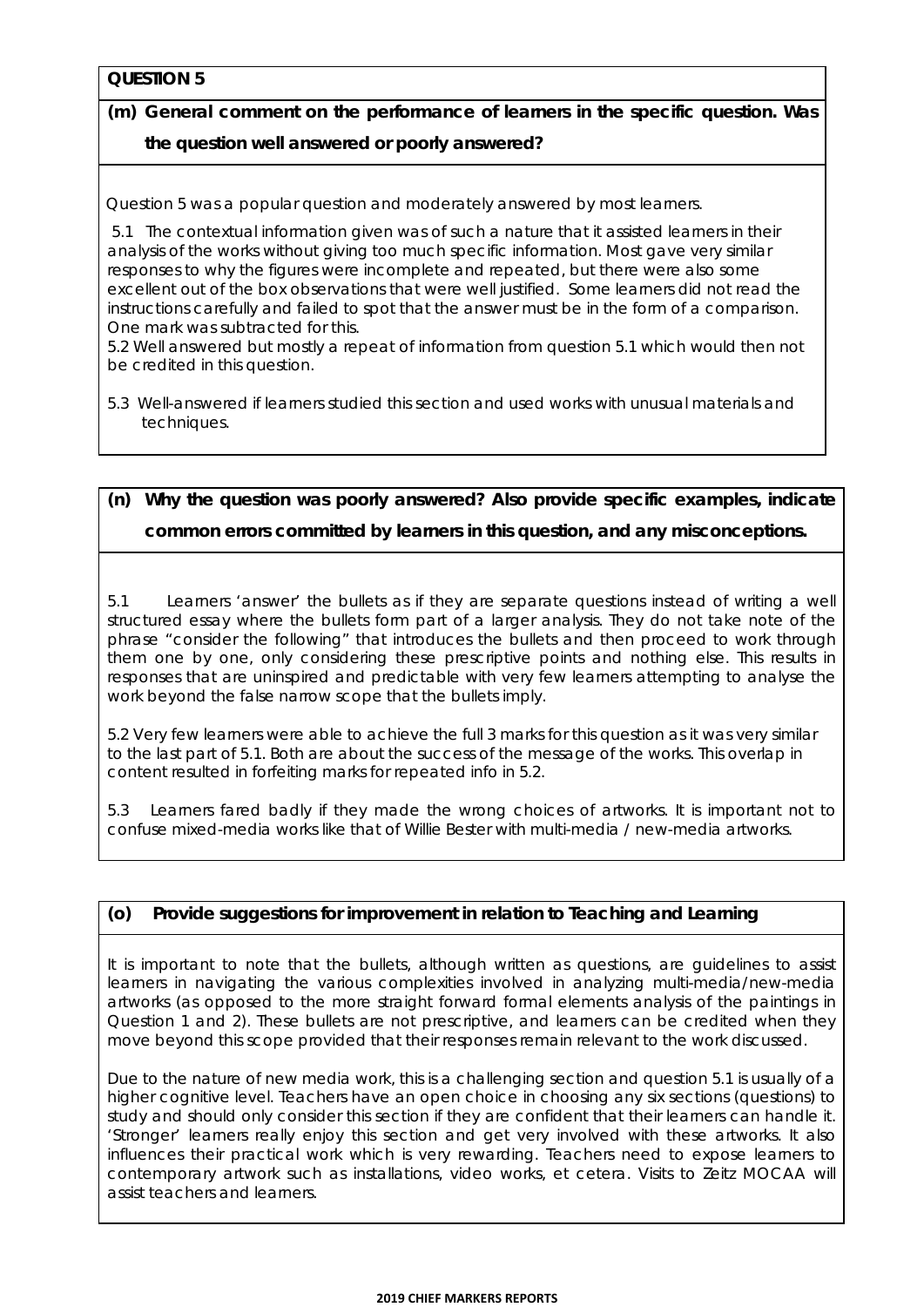## **(d) Describe any other specific observations relating to responses of learners and comments that are useful to teachers, subject advisors, teacher development etc.**

When asked to *describe* the style of the works learners often responded with *naming* styles e.g. "naturalistic", "distorted", "stylized". They must be able to refer to specifics about the works that places them within the styles mentioned.

An interesting range of artworks were studied in Question 5.2 and one could feel the learners' excitement about these works. Teachers must make sure that they teach works that can be classified under this theme. Although Penny Siopis is an excellent example of a Multi-media artist, some of her works such as the *Dora and the Other Woman* are not a multi-media work. Many learners are not able to identify multi-media artworks.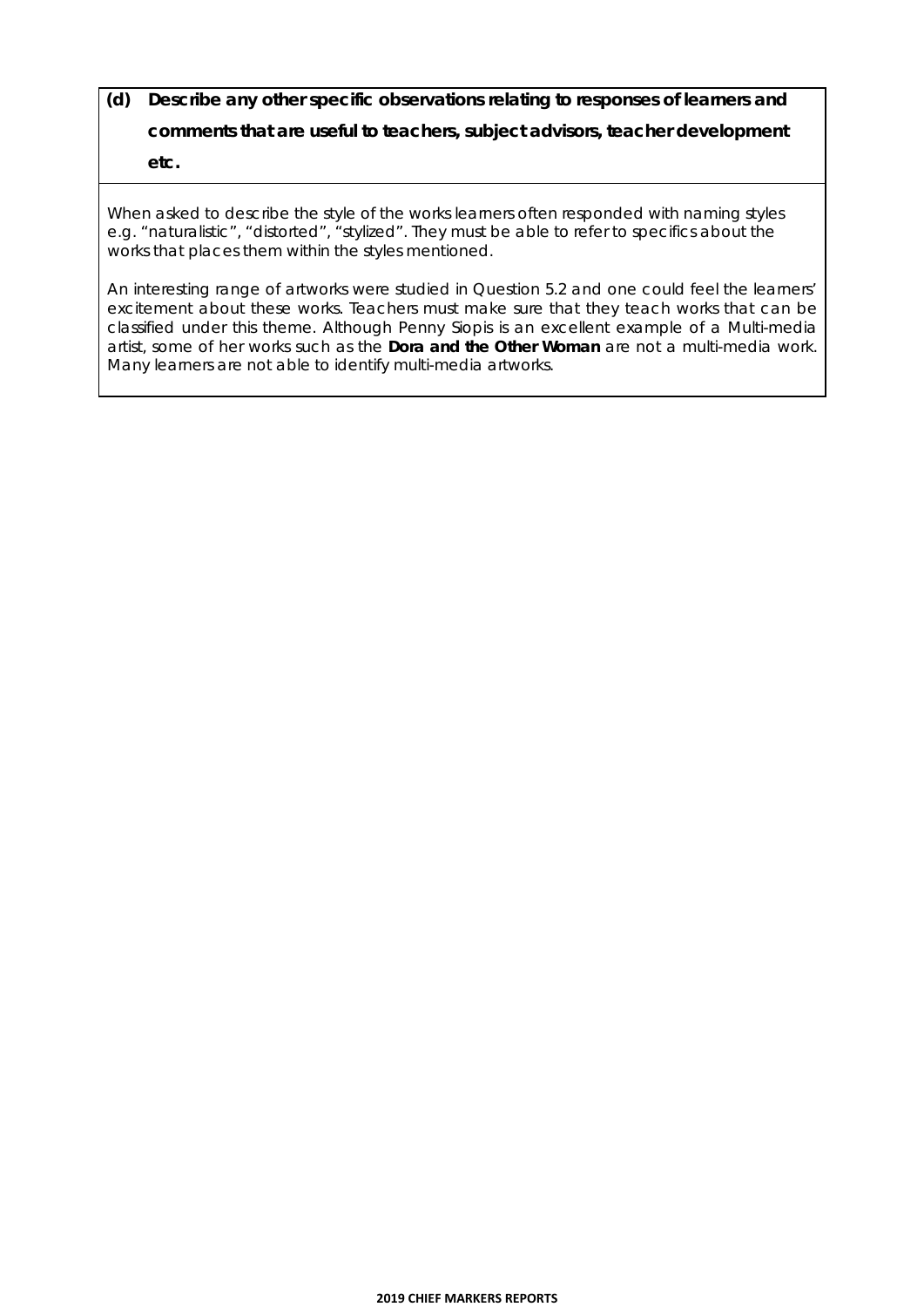## **(p) General comment on the performance of learners in the specific question. Was the question well answered or poorly answered?**

Although there were learners who understood the concept of post-democratic identity and wrote excellent answers, some learners struggled with this question. It was unfortunate that the contextual knowledge of Figure 6a was not provided. It is a still of a multimedia performance, meaning it is not the actual artwork and interpretation thereof would therefor be very limited. If a description of the performance was included, it would have helped learners to write with more insight and understanding on this work.

The fact that the last bullet required leaners to discuss two post-1994 South African artworks that they had studied beforehand saved many learners from a poor mark in this question as it was treated as a sub-question included in the 20 marks as opposed to as a separate question 6.2. This means they could make up marks lost in the first 5 bullets with a detailed discussion of artworks that they know well. Some learners answered on pre-1994 artworks which could not be credited.

### **(q) Why the question was poorly answered? Also provide specific examples, indicate common errors committed by learners in this question, and any misconceptions.**

The vague and generalized answers of the work had to be credited due to the omission of contextual information. There was information provided, but it related to the interpretation of the work in that it described a mask as a way to disguise identity and take on a new personality. If learners repeated this information as part of their interpretation they were not credited as this interpretation was already provided in the question paper.

#### **(r) Provide suggestions for improvement in relation to Teaching and Learning**

Teachers must engage learners with the concept of identity and factors contributing to forming identity. They must also teach artists/ artwork that falls under post-democratic identity in South Africa. Teachers can consider giving this theme for a practical assessment task so that learners can explore their own identity. This will help them to a greater understanding of factors that contribute to personal identity.

## **(d) Describe any other specific observations relating to responses of learners and comments that are useful to teachers, subject advisors, teacher development etc.**

The issue of identity can be explored from Grade 10 to Grade 12 in both practical work and Visual Culture Studies to create an understanding of how artworks portray identity.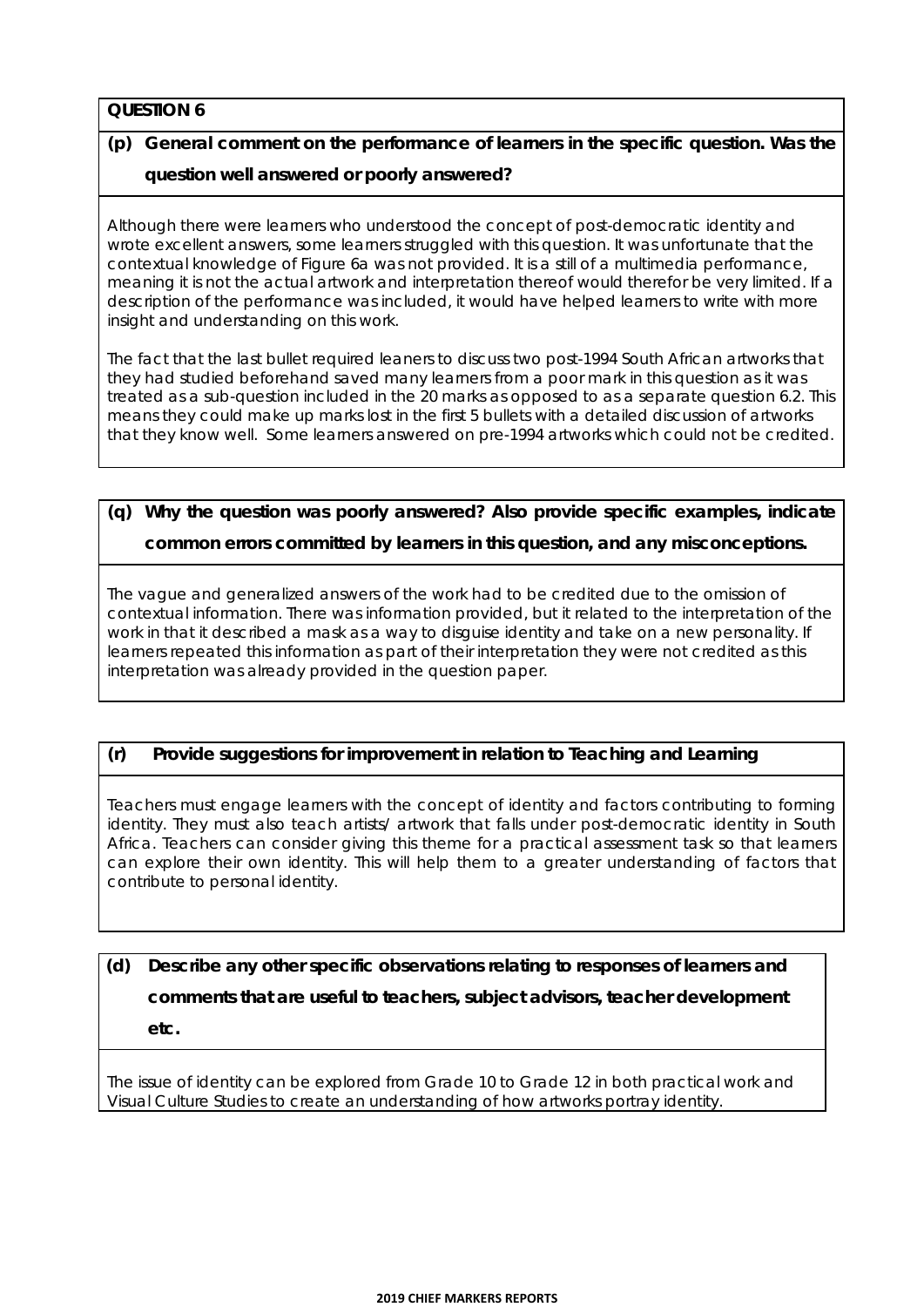# **(s) General comment on the performance of learners in the specific question. Was**

#### **the question well answered or poorly answered?**

Learners did well in this question with only Question 1 receiving better marks on average. It was the fourth most popular question

7.1 Learners responded well to the visual examples and were to make various observations regarding typical representations of masculinity and femininity.

7.2 On the whole it was well-answered with a range of artists discussed.

## **(t) Why the question was poorly answered? Also provide specific examples, indicate common errors committed by learners in this question, and any misconceptions.**

Learners who answered poorly did not have basic visual literacy skills and/or did not study artists. This was usually the last question answered and due to the time consuming visual literacy in previous questions some learners had to rush their answers and did not finish the question.

#### **(u) Provide suggestions for improvement in relation to Teaching and Learning**

Teachers need to make sure that the learners have a clear understanding of gender issues such as concepts of beauty, stereotyping, gender roles etc. Some learners make stereotypical and bias statements about gender issues. Teachers must discuss and debate these issues in class to give a broader understanding of the issues regarding gender studies.

# **(d) Describe any other specific observations relating to responses of learners and comments that are useful to teachers, subject advisors, teacher development etc.**

Gender issues can be used to discuss many artworks from grade 10 and 11 to give learners a good background and understanding of this issue. Pupils need to build up confidence in analytical/interpretive skills and need to be able to articulate by being comfortable with the 'language of visual arts'. Teachers must also expose learners to contemporary artists.